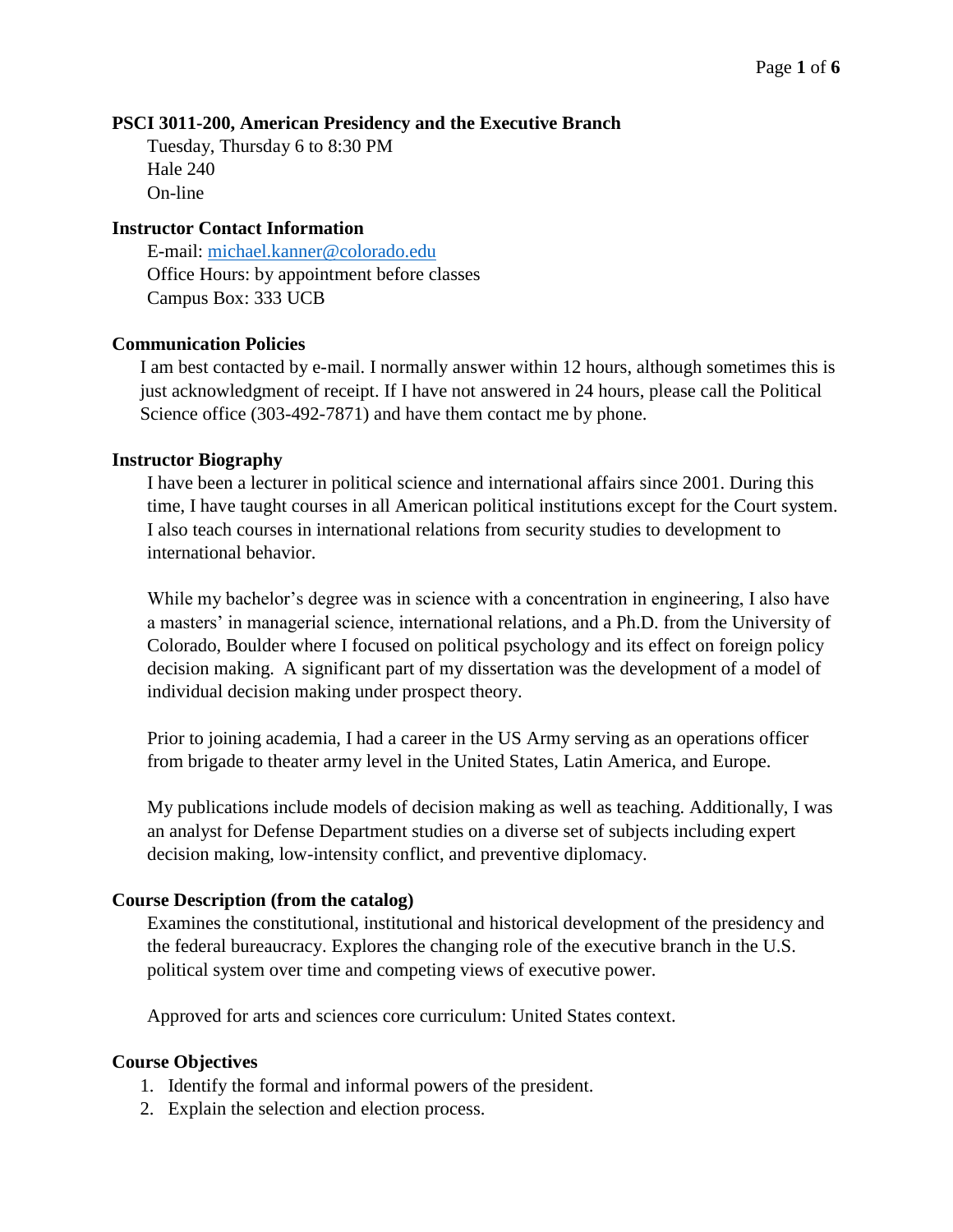- 3. Describe the relationship between the president, the bureaucracy, Congress and the courts.
- 4. Explain the ways in which presidents make policy.
- 5. Examine the current presidency considering the prevailing theories.

**Questions**. There are two questions that frame our discussions.

- 1. How did we go from the president as the servant of Congress to it becoming the dominant institution?
- 2. Has the presidency gotten too big?

#### **Overview**

Hybrid courses combine traditional classes with online and out of class work. As opposed to a course just having a web component (such as quizzes on D2L), hybrid learning requires a significant and separate component outside of class.

This course consists of two traditional classes a week and online discussions. Tuesday and Thursday lecture/discussion focus on presidential history and theory with much of the class being discussion and application of the readings. The online discussions will be based on debate questions and are more specific discussions than in class.

| <b>Topic</b>  | <b>Date</b>                                                                      | <b>Reading</b>             | <b>Notes</b>            |  |  |
|---------------|----------------------------------------------------------------------------------|----------------------------|-------------------------|--|--|
| Introduction  | July 10                                                                          | Syllabus; PPS: Ch. 1 and 2 |                         |  |  |
| Powers        | July 12                                                                          | PPS: Ch. 3 and 4           |                         |  |  |
|               | On-line                                                                          | DP: Ch. 2, 5, and 7        |                         |  |  |
|               | July 17                                                                          | PPS: Ch. 5 and 6           |                         |  |  |
| Selection and | July 19                                                                          | PPS: Ch. 7 and 8           |                         |  |  |
| Election      | On-line                                                                          | DP: $Ch. 3$ and $4$        |                         |  |  |
|               | July 24                                                                          | PPS: Ch. 9 and 10          |                         |  |  |
|               | July 26                                                                          | PPS: Ch. 11 and 12         | Midterm at end of class |  |  |
|               |                                                                                  |                            | • Powers                |  |  |
|               |                                                                                  |                            | • Selection/Election    |  |  |
| Relationship  | On-line                                                                          | DP: $Ch. 6$ and $8$        |                         |  |  |
|               | July 31                                                                          | PPS: Ch. 13, 14, and 15    |                         |  |  |
|               | August 2                                                                         | PPS: Ch. 16 and 17         |                         |  |  |
|               | On-line                                                                          | DP: Ch. 11, 12, and 13     |                         |  |  |
| Policy        | August 7                                                                         | PPS: Ch. 18 and 19         |                         |  |  |
|               | August 9                                                                         | <b>Final Exam</b>          |                         |  |  |
| <b>Legend</b> |                                                                                  |                            |                         |  |  |
| <b>DP</b>     | Debating the Presidency, Conflicting Perspectives on the American Executive, 4th |                            |                         |  |  |
| Edition.      |                                                                                  |                            |                         |  |  |
| <b>PPS</b>    | The Presidency and the Political System, $10^{th}$ Edition                       |                            |                         |  |  |

#### **Course Outline**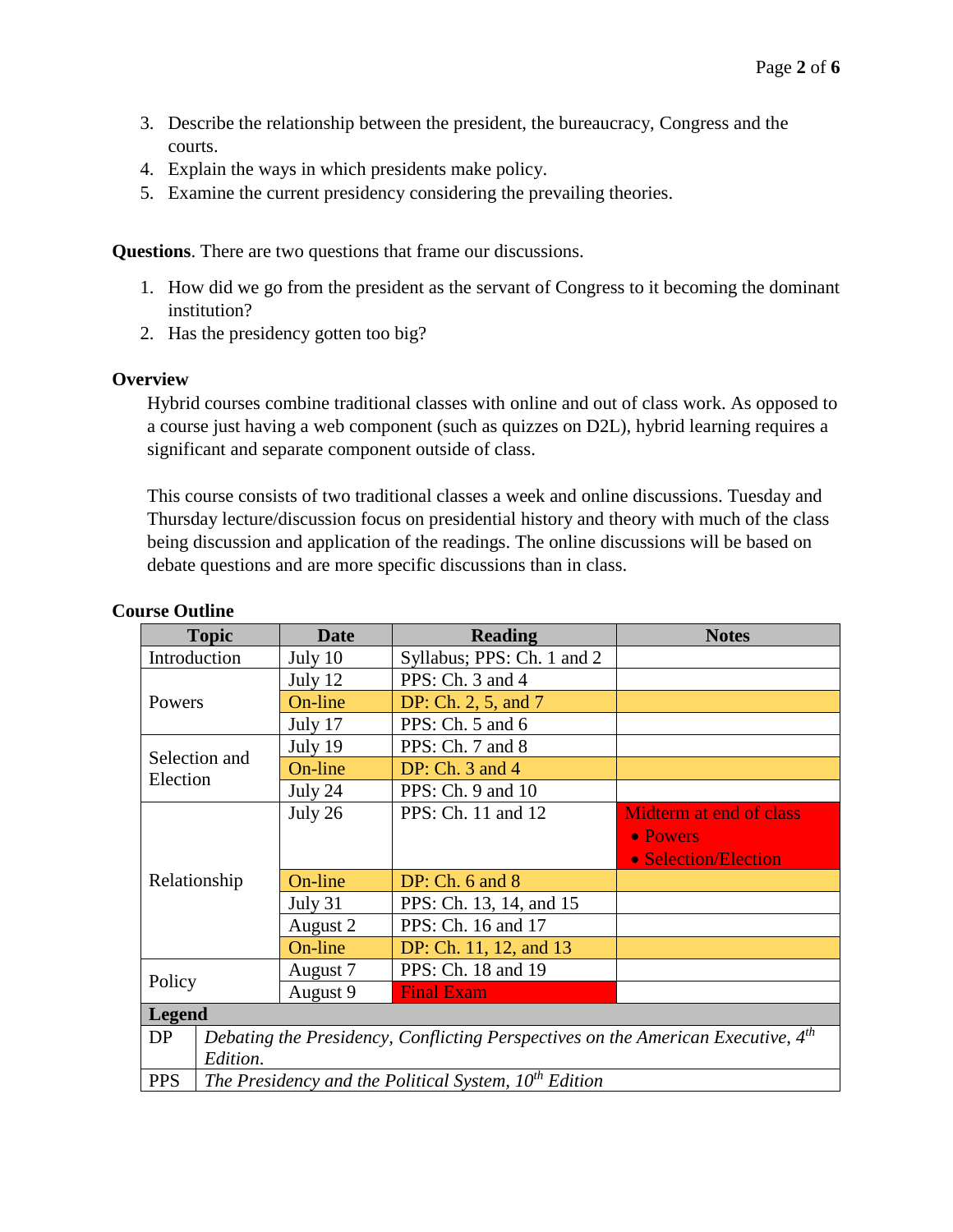# **Required Texts**

- 1. Ellis, Richard J. 2018. *Debating the Presidency, Conflicting Perspectives on the American Executive, 4th Edition*. Washington, DC: Sage/CQ Press.
- 2. Nelson, Michael, ed. 2014. *The Presidency and the Political System, 10th Edition.* Washington, DC: Sage/CQ Press.

# **Student Responsibilities**

Readings are done in advance. My lectures do not mirror the readings. I expect that you will have done the readings before class. A typical lecture might start by highlighting a piece of presidential news, a historical link, and then a short talk on the relationship of the reading to other political and presidential literature.

Be prepared to participate in class. After the presentation, class discussions will start. In some cases, it will be me reviewing major points and asking your opinion on it. I also end each class with a discussion of a major theme in the reading.

Participate online. In a hybrid class, a significant aspect is on-line discussions. You can expect to spend work on the class between the Thursday and Tuesday meetings. This time should be spent

- 1. Doing the readings for the next week.
- 2. Reading the assigned chapter(s) from *Debating the Presidency*. (There may be more than one).
- 3. Participate in a discussion of the debate question on D2L. To get credit, your position must be posted no later than 11:59 PM on Sunday (July 15, July 22, July 29, August 5). Postings will be locked to everyone except me at that point.
- 4. Submitting an analysis of one question to the DROPBOX folder on D2L (see details under Grading Criteria)

# **Grading Criteria**

Grades are based on a scale of 100 points. Your final grade will be a function of the number of points that you achieve.

| $\mathbf{A}$ | 94-100 | $B+$ | $ 87-89\rangle$ | $\mid$ <b>C</b> + 77-79 <b>D</b> + 67-69         |          | $0 - 59$ |
|--------------|--------|------|-----------------|--------------------------------------------------|----------|----------|
| $A-$         | 90-93  | B    | 83-86           | $ C $ 73-76 D                                    | $ 63-66$ |          |
|              |        | $B-$ | 80-82           | $\mid$ <b>C</b> - $\mid$ 70-72 $\mid$ <b>D</b> - | 60-62    |          |

| ັ                                  |            |
|------------------------------------|------------|
| Midterm                            | 25 points  |
| Final                              | 35 points  |
| Debate Papers (4 at 5 points each) | 20 points  |
| On-line participation              | 10 points  |
| Participation/attendance           | 10 points  |
| Total                              | 100 points |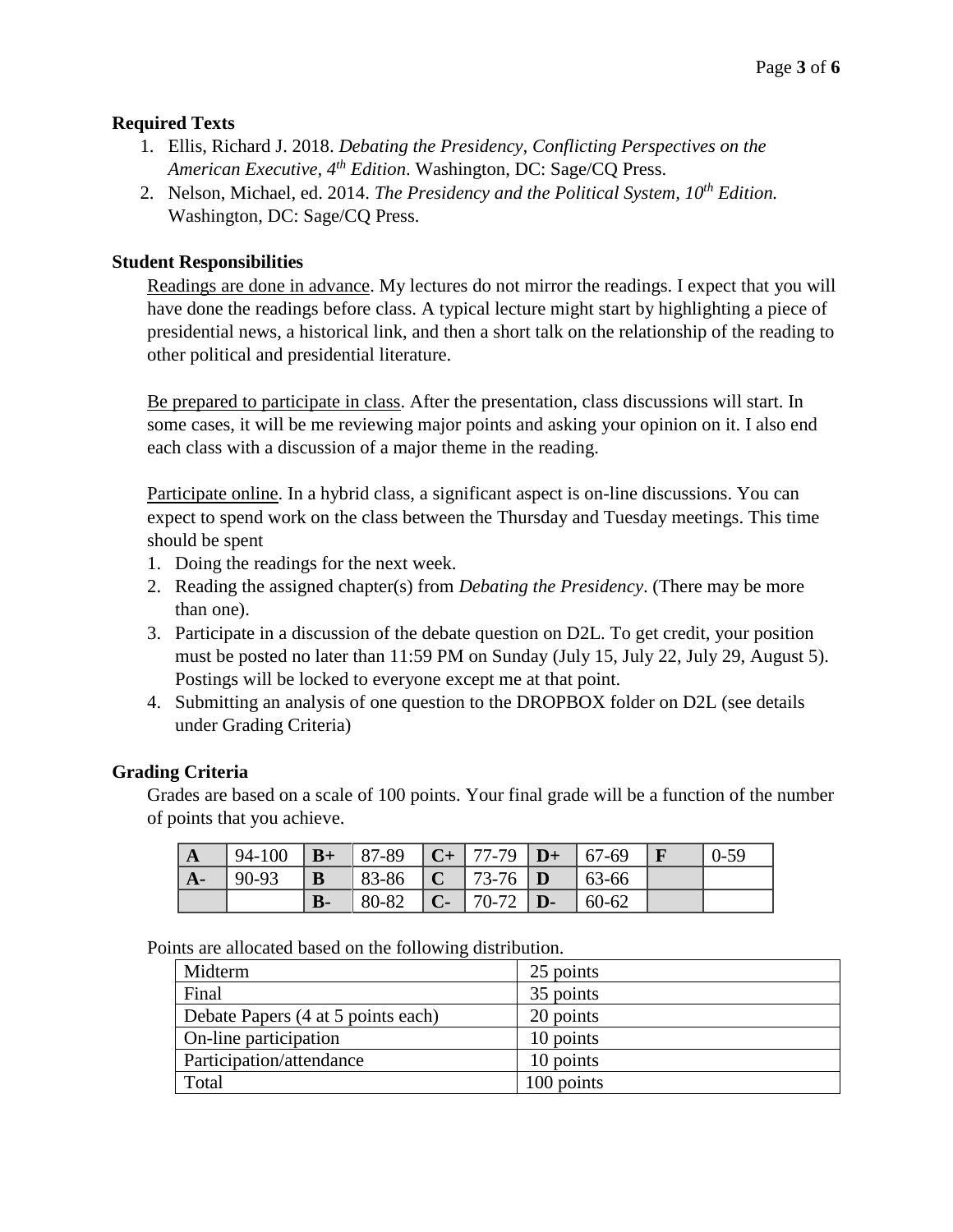*Midterm*. This will be held at the end of class. It will consist of seven possible questions of which you need to answer five. A review will be published about ten days in advance of the exam.

*Final Exam.* This will be held on the last day of class. It will consist of nine possible questions of which you need to answer seven. A review will be published about ten days in advance of the exam.

# *Debate Papers*.

You must submit one analysis for each section of the course (four over the space of the semester). Papers should be between 600 and 800 words and address these questions.

- 1. What is the issue being debated? (1 point)
- 2. What is the 'pro' argument? (1/2 point)
	- a. What assumptions are being made?
	- b. What evidence is provided in support?
- 3. What is the 'con' argument? (1/2 point)
	- a. What assumptions are being made?
	- b. What evidence is provided in support?
- 4. Which side do you support? (2 points)
	- a. Why?
	- b. With what elements of the argument did you support?
	- c. What problems did you see with the other argument?
- 5. What are the implications of this side winning the debate? (1 point)

These papers should be submitted to the appropriate Debate topic in the Dropbox on D2L. Sections, debate topics and due dates are –

| <b>Section of Course</b>      | Readings from           | Deadline                                    |  |
|-------------------------------|-------------------------|---------------------------------------------|--|
|                               | Debating the Presidency | $(11:59 \text{ PM} \text{ on these dates})$ |  |
| <b>Powers</b>                 | 2, 5, or 7              | July $15$                                   |  |
| <b>Selection and Election</b> | 3 or 4                  | July 22                                     |  |
| Relationship I                | 6 or 8                  | July 29                                     |  |
| Relationship II               | 11, 12, or 13           | August 5                                    |  |

Late papers will not be accepted.

# *Online participation*.

Online participation is a key aspect of any hybrid class.

In addition to submitting your paper to the Dropbox, you need to argue your position in an online discussion.

- 1. You should post your comment and comment on at least one position of another student.
- 2. Comments should be substantive, which means more than 'I agree with that.'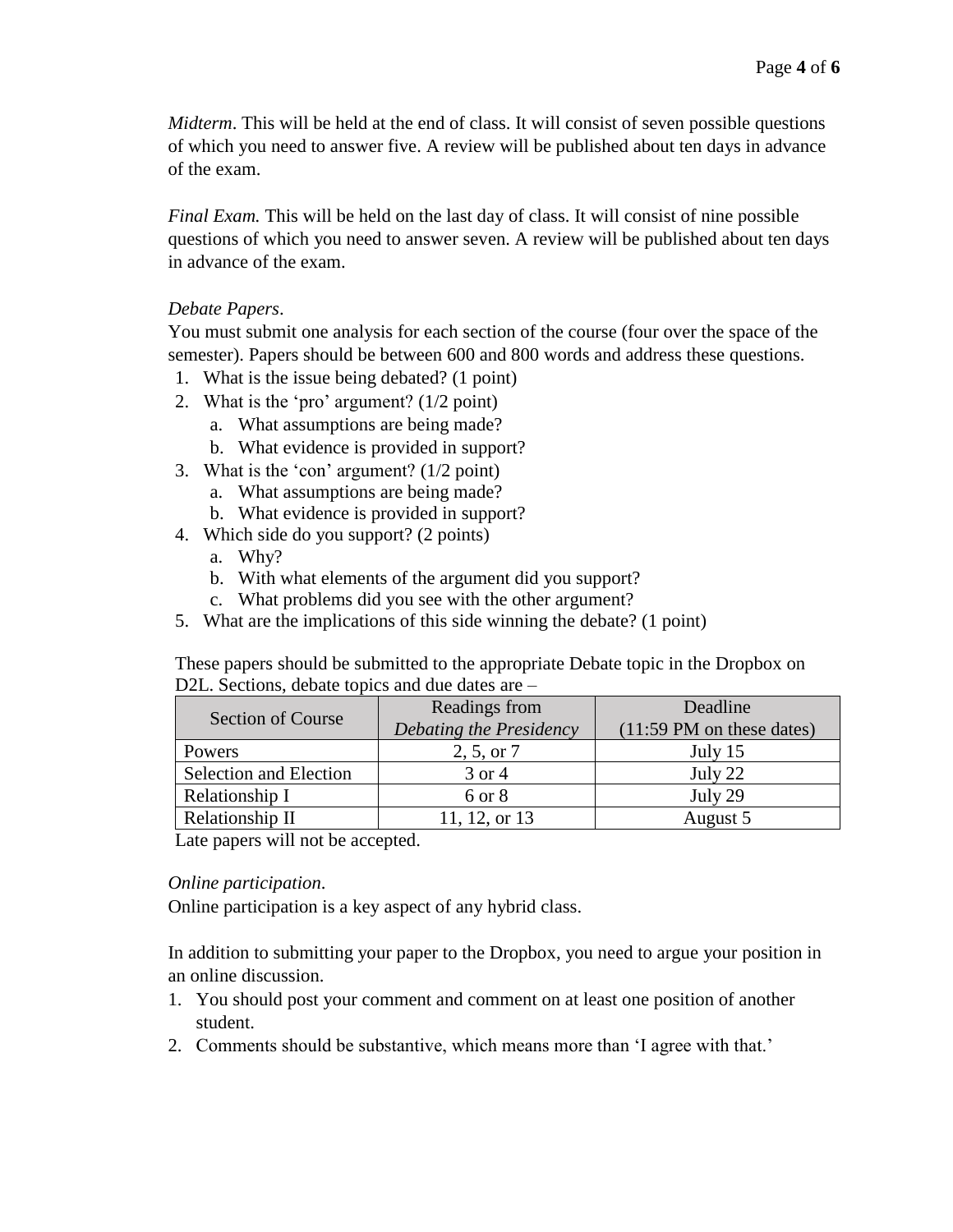3. To get credit, your position must be posted no later than 11:59 PM on Sunday ((July 15, July 22, July 29, August 5). After that, the question will be locked to anyone by the instructor.

*Participation/attendance*. Ten percent of life is showing up. The same is true for this class.

**Policies** (as established by the Vice Provost for Undergraduate Education).

## Accommodation for Disabilities

If you qualify for accommodations because of a disability, please submit your accommodation letter from Disability Services to your faculty member in a timely manner so that your needs can be addressed. Disability Services determines accommodations based on documented disabilities in the academic environment. Information on requesting accommodations is located on the [Disability](http://www.colorado.edu/disabilityservices/students) Services website [\(www.colorado.edu/disabilityservices/students\)](http://www.colorado.edu/disabilityservices/students). Contact Disability Services at 303-492- 8671 or [dsinfo@colorado.edu](mailto:dsinfo@colorado.edu) for further assistance. If you have a temporary medical condition or injury, see [Temporary](http://www.colorado.edu/disabilityservices/students/temporary-medical-conditions) Medical Conditions under the Students tab on the Disability Services website and discuss your needs with your professor.

# Religious Holidays

Campus policy regarding religious observances requires that faculty make every effort to deal reasonably and fairly with all students who, because of religious obligations, have conflicts with scheduled exams, assignments or required attendance. In this class, let me know in advance if you will be missing class and I we will consider your individual case.

See the campus policy regarding religious [observances](http://www.colorado.edu/policies/observance-religious-holidays-and-absences-classes-andor-exams) for full details.

# Classroom Behavior

Students and faculty each have responsibility for maintaining an appropriate learning environment. Those who fail to adhere to such behavioral standards may be subject to discipline. Professional courtesy and sensitivity are especially important with respect to individuals and topics dealing with race, color, national origin, sex, pregnancy, age, disability, creed, religion, sexual orientation, gender identity, gender expression, veteran status, political affiliation or political philosophy. Class rosters are provided to the instructor with the student's legal name. I will gladly honor your request to address you by an alternate name or gender pronoun. Please advise me of this preference early in the semester so that I may make appropriate changes to my records. For more information, see the policies on [classroom](http://www.colorado.edu/policies/student-classroom-and-course-related-behavior) behavior and the Student Code of [Conduct.](http://www.colorado.edu/osccr/)

# On-line

All postings will be monitored for *ad hominem* attacks and cyber-bullying. First-time violators will be warned about postings and online behavior. Second time by the same offender will result in removal of posting access. You will still be required to take the